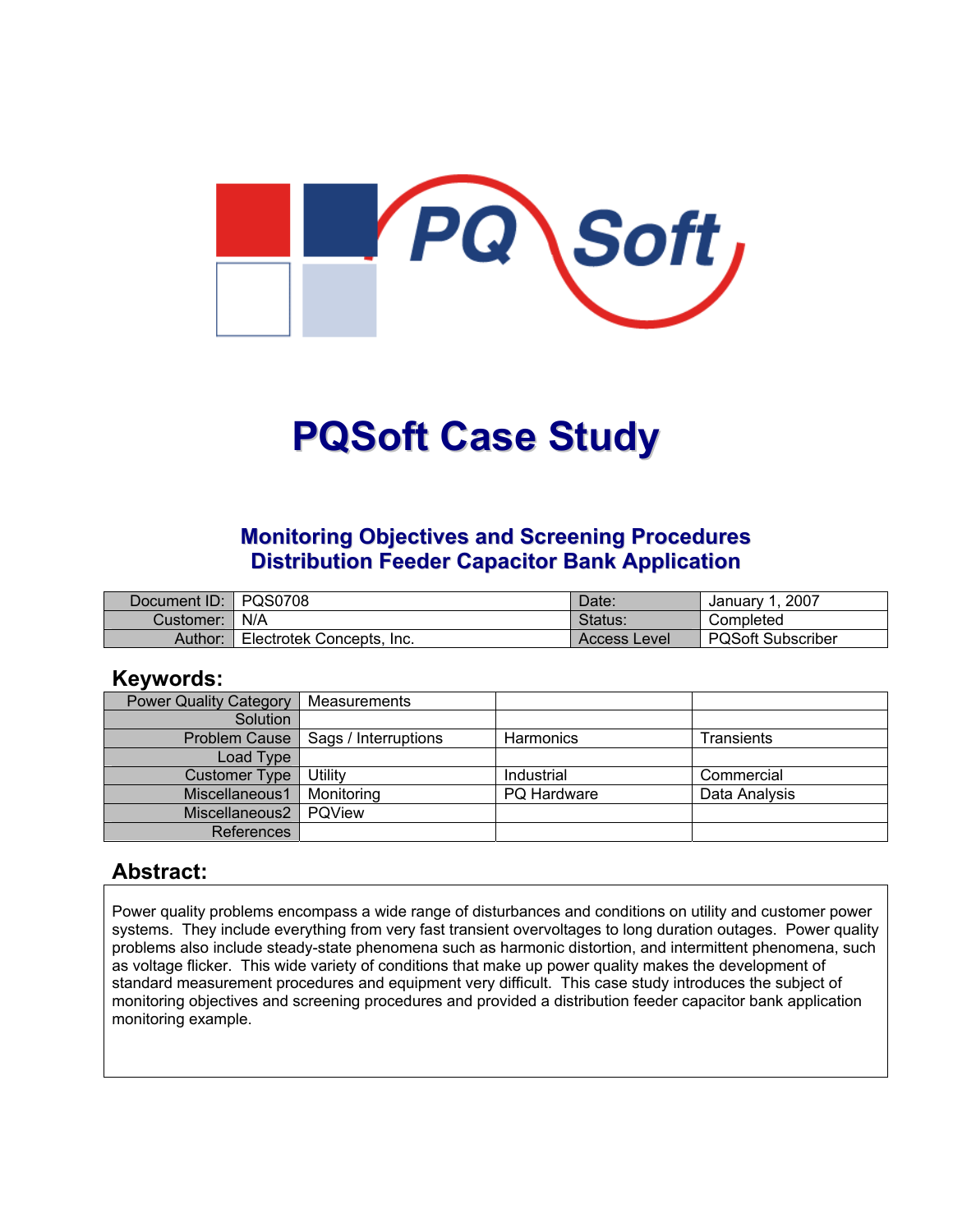# <span id="page-1-0"></span>**TABLE OF CONTENTS**

## **LIST OF FIGURES**

| Figure 1 - Measured Distribution Feeder Current during Capacitor Bank Energization 5 |  |
|--------------------------------------------------------------------------------------|--|
| Figure 2 - Measured Distribution Feeder Voltage during Capacitor Bank Energization5  |  |
|                                                                                      |  |
|                                                                                      |  |
|                                                                                      |  |

#### **RELATED STANDARDS**

IEEE Standard 1159 IEEE Standard 1346 IEEE Standard 1250 IEEE Standard 519

### **GLOSSARY AND ACRONYMS**

| <b>DFT</b>  | <b>Digital Fault Recorders</b>                    |
|-------------|---------------------------------------------------|
| <b>IFFF</b> | Institute of Electrical and Electronics Engineers |
| <b>PODA</b> | Power Quality Data Analyzer                       |
| <b>PODM</b> | Power Quality Data Manager                        |
| TDD.        | <b>Total Demand Distortion</b>                    |
| <b>UPS</b>  | Uninterruptible Power Supply                      |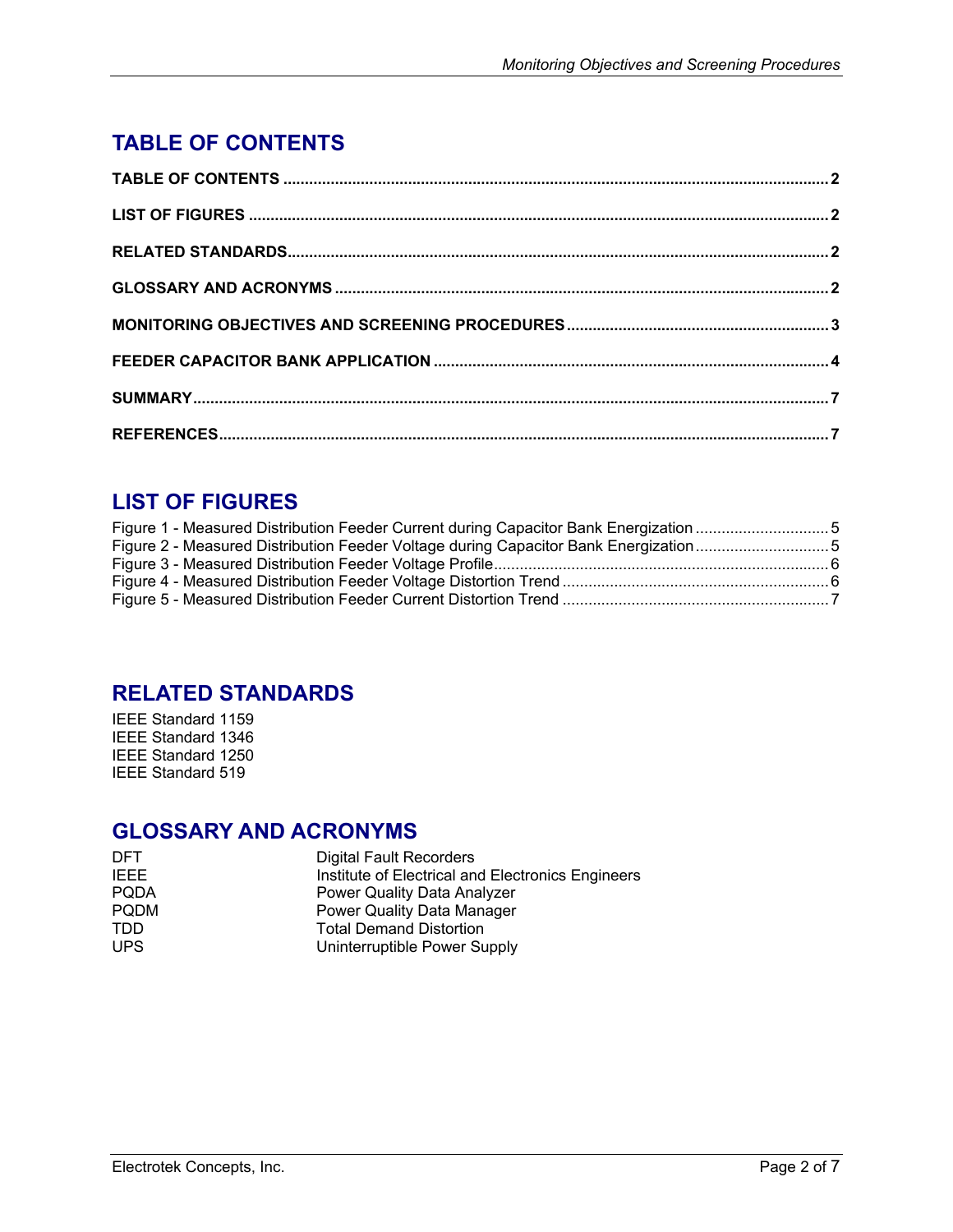### <span id="page-2-0"></span>**MONITORING OBJECTIVES AND SCREENING PROCEDURES**

Power quality monitoring is used to characterize harmonics and transients (and other variations) at various locations on utility and customer power systems over a period. The length of the monitoring period is dependent on the nature of the power quality problem. For example, capacitor bank switching transients may be collected in several days, while harmonic distortion levels may need to be monitored for weeks, months, or even years to show the influence of load and seasonal variations. The current trend for power quality monitoring is fixed instruments that continuously monitor the power system.

The objectives of a monitoring program determine the choice of measurement equipment, method of collecting data, disturbance thresholds, data analysis requirements, and the overall effort required. Monitoring objectives generally fall into one of the following categories:

- Diagnostic: Monitoring to characterize power quality problems that are affecting an existing customer, or that may affect a new facility.
- − **Evaluative:** Identify critical design, construction, and environmental parameters that affect power quality; appraise measures to improve power quality; or refine power quality modeling techniques.
- − **Predictive:** Estimate existing levels of power quality on the system.

Generally, it is difficult to design a power quality monitoring program that will satisfy all of these goals. This is due to the site selection criteria conflict. Prediction of system-wide power quality is based on a random selection of monitoring locations. Data from randomly selected sites may be used to diagnose some power quality problems, but diagnostic monitoring is clearly more effective when monitoring locations are targeted - using customer complaints, equipment failure reports, etc. Conversely, data from targeted sites, even if those sites are large in number and well dispersed throughout the system, cannot legitimately be used to extrapolate system-wide power quality levels. A statistical monitoring program may produce, as a by-product, data that is useful for an evaluative effort. However, as with diagnostic monitoring, evaluative monitoring is most effective when situation-specific monitoring sites are targeted.

The objectives of a monitoring program also influence equipment requirements because at present, no instrument is completely satisfactory for performing all types of monitoring. Diagnostic/evaluative monitoring can usually be conducted with portable single-purpose instruments, while predictive monitoring requires permanently installed instruments that can measure the whole range of power quality phenomena.

Screening procedures for characterizing overall power quality levels for a particular utility or customer system include:

- Hetartify the power quality phenomena of concern. Examples of these include capacitor bank switching voltage and current transients, harmonic distortion, voltage sags and interruptions, etc. The types of disturbances that will be monitored influence the selection of monitoring equipment, transducers, and monitoring locations.
- Helentify the system parameters that may affect the disturbance magnitudes and frequencies. Examples of utility system parameters include radial or network feeders, overhead vs. underground, transformer connections, and power factor correction. Examples of customer system parameters include load characteristics, wiring, and grounding practices, protection practices, and power factor correction. Additional factors may include lightning levels, trees or animals, maintenance practices, or construction activity.
- − Characterize power quality variations as a function of important system parameters. This requirement will influence the overall monitoring plan and data collection requirements.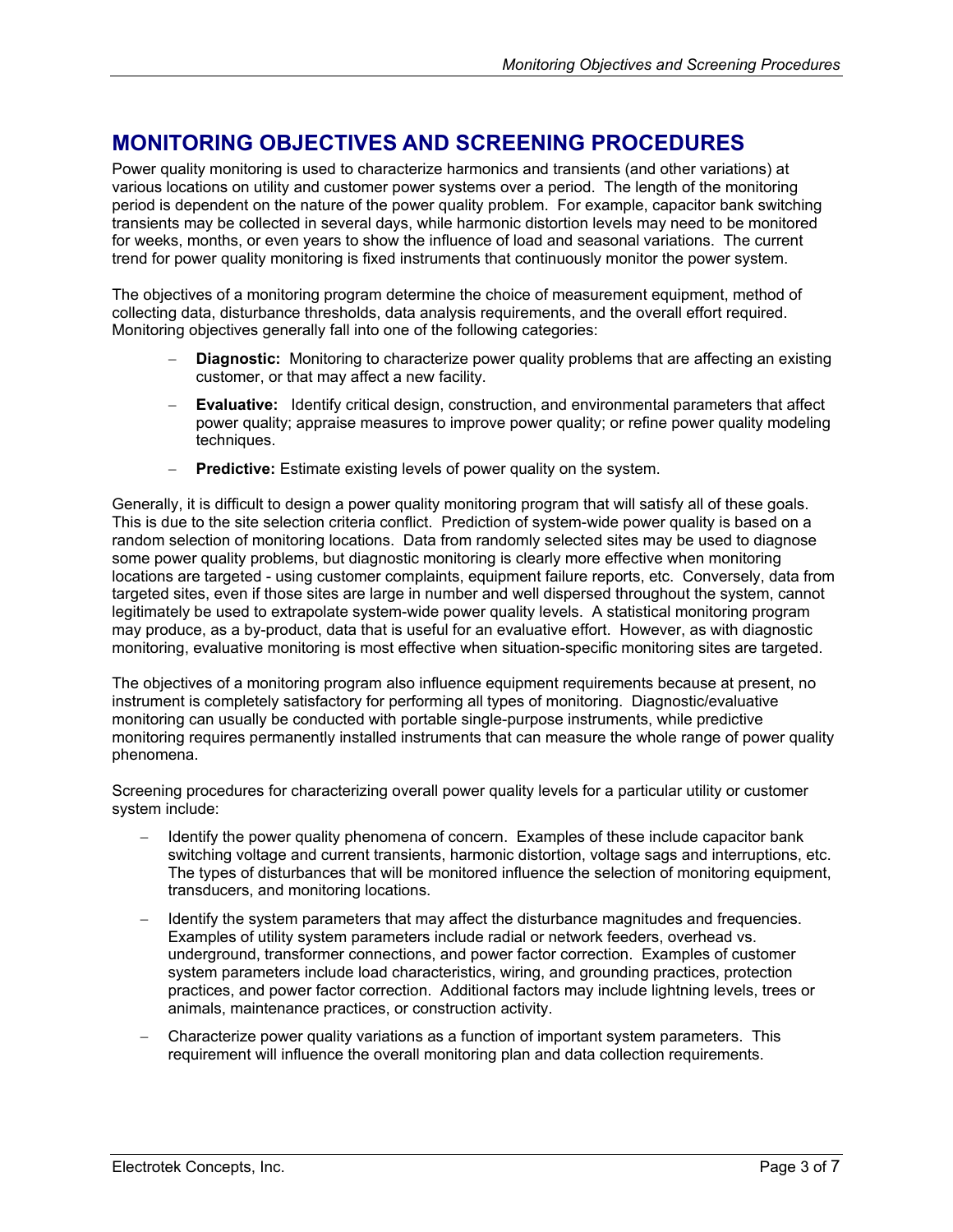<span id="page-3-0"></span>− Compare power quality variations on the system with results from published standards or national monitoring efforts. This will provide a benchmark for evaluating the level of concern associated with each type of disturbance.

Screening procedures for a diagnostic evaluation to determine a particular power quality problem for a utility or customer facility include:

- − Characterize the problem which equipment is mis-operating or failing.
- − Correlate problems with changes in the system, such as motor starting, capacitor bank switching, operation of nonlinear loads, etc.
- − Characterize the magnitudes, durations, and frequencies of the disturbances causing the problem. This will usually require monitoring at different voltage levels - distribution system, customer service entrance, and at the affected equipment.
- Identify possible solutions. Characterizing problems and causes will lead to a range of possible solutions.

#### **FEEDER CAPACITOR BANK APPLICATION**

A power quality monitoring example specific to a distribution capacitor bank application is shown in the following four figures. [Figure 1](#page-4-1) shows a 13.8kV distribution feeder current and [Figure 2 s](#page-4-2)hows the bus voltage before and after energization of a pole-mounted 900 kVAr capacitor bank. The resulting transient overvoltage is approximately 1.3 per-unit (130%) and the steady-state voltage rise is approximately 1.2%.

Insertion of the capacitor bank creates a harmonic resonance condition on the feeder, thereby increasing the harmonic current distortion recorded by the power quality monitor. The harmonic current distortion before the capacitor bank is energized is approximately 1.8% and the distortion after energization is approximately 11.8%. A spectral analysis of the harmonic current waveform after energization of the capacitor bank shows that the highest harmonic is the  $9<sup>th</sup>$ .

[Figure 3](#page-5-1) shows the rms voltage trend for the same feeder for a two day period that includes the energization of the feeder capacitor bank. The trend shows the corresponding steady-state voltage rise when the capacitor bank is energized.

[Figure 4](#page-5-2) shows the voltage distortion trend and [Figure 5](#page-6-1) shows the current distortion trend for the same feeder for the same two day period that includes the energization of the feeder capacitor bank. The current distortion before the capacitor bank is energized is approximately 1.8% and the distortion after energization is approximately 11.8%.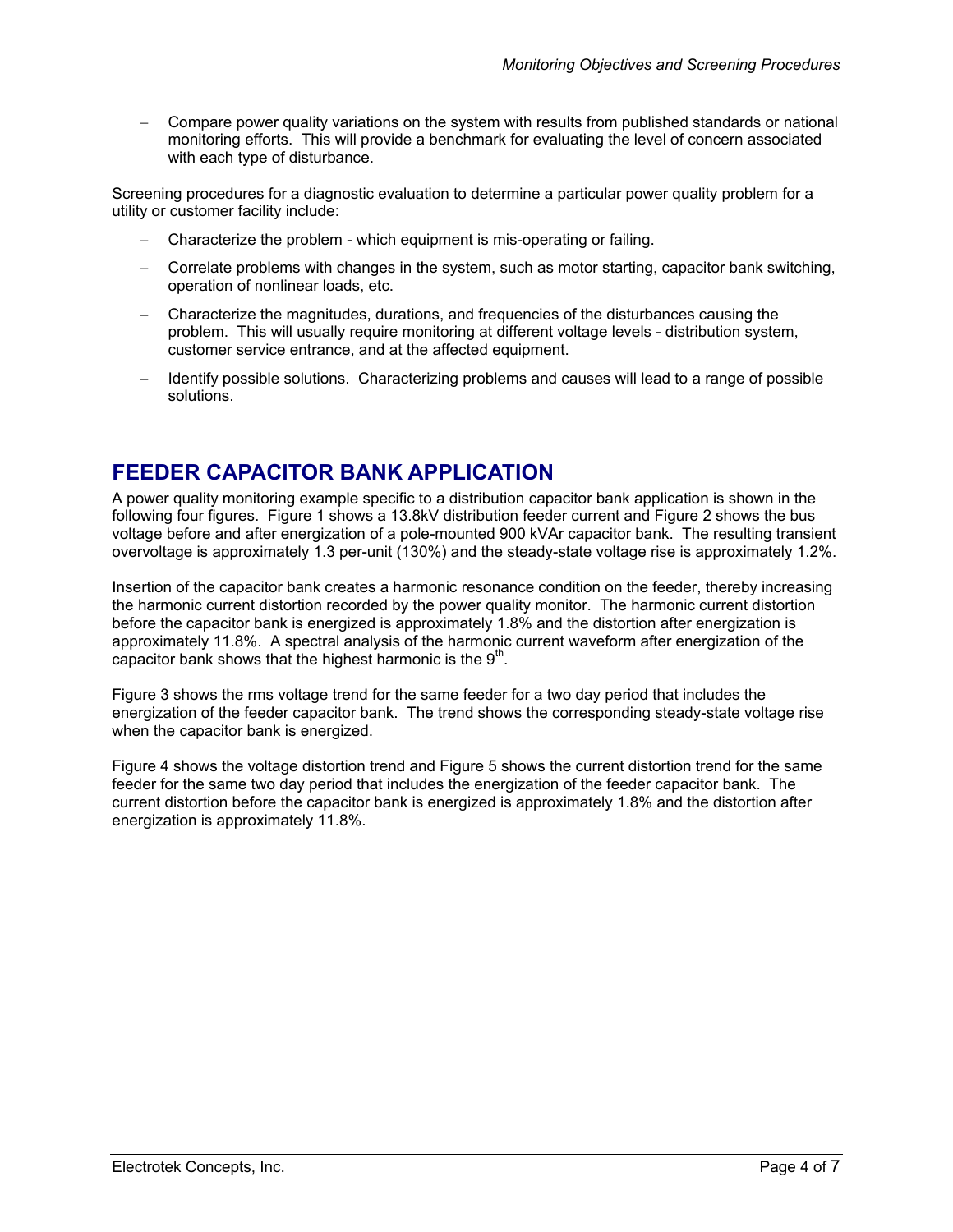<span id="page-4-1"></span><span id="page-4-0"></span>

**Figure 1 - Measured Distribution Feeder Current during Capacitor Bank Energization** 

<span id="page-4-2"></span>

**Figure 2 - Measured Distribution Feeder Voltage during Capacitor Bank Energization**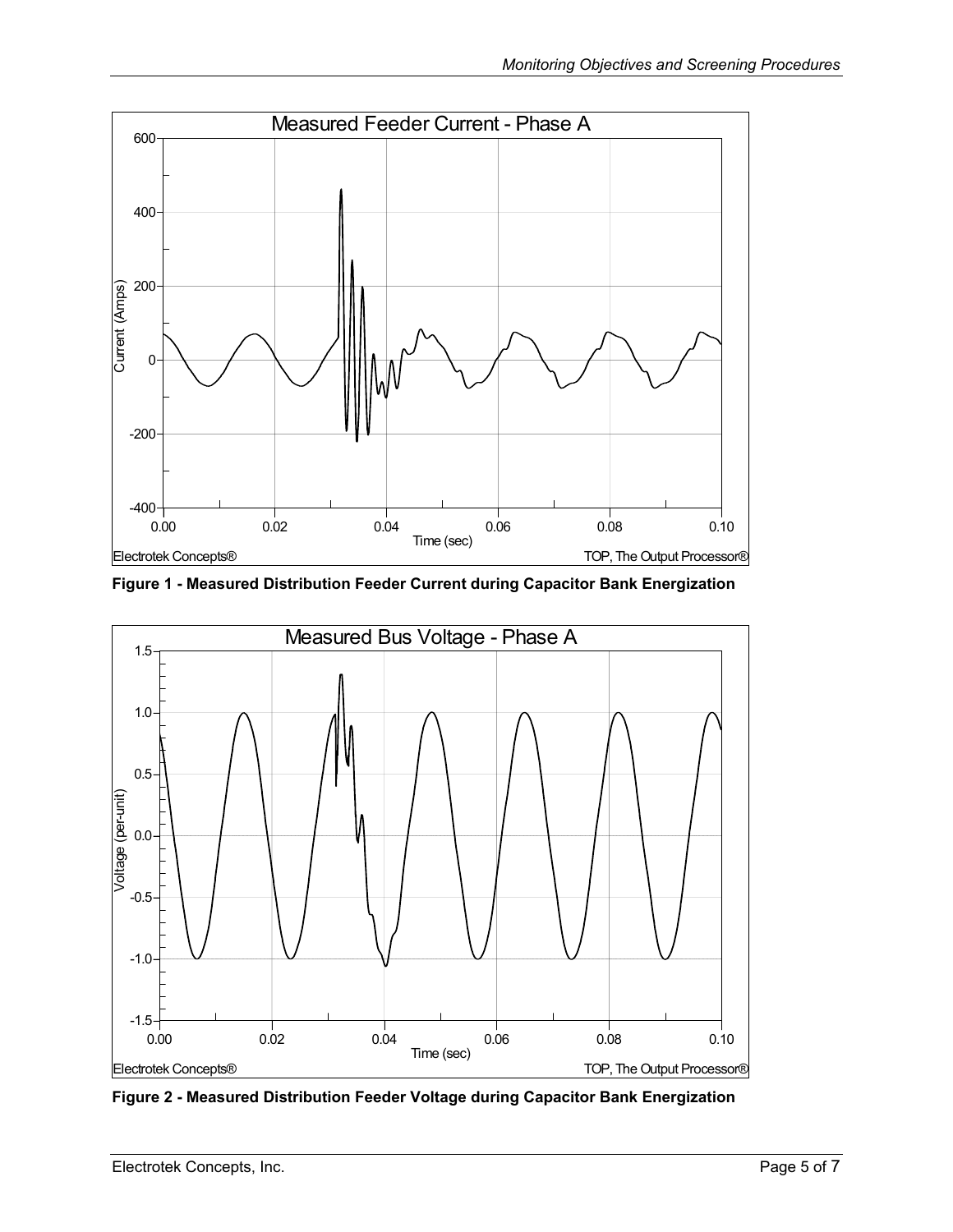<span id="page-5-1"></span><span id="page-5-0"></span>

**Figure 3 - Measured Distribution Feeder Voltage Profile** 

<span id="page-5-2"></span>

**Figure 4 - Measured Distribution Feeder Voltage Distortion Trend**